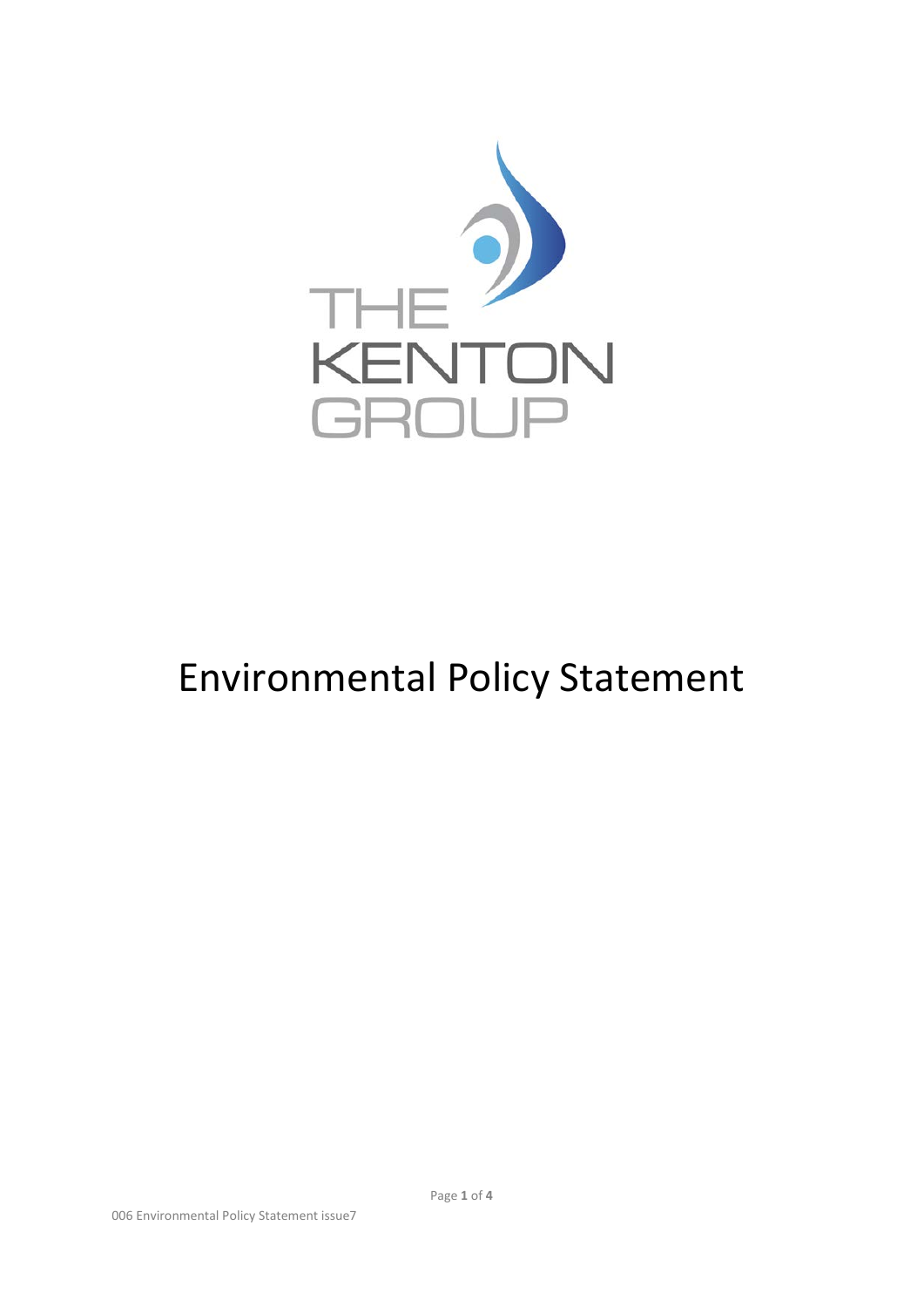"The Kenton Group recognises that in its day-to-day operations it impacts on the environment in a number of ways and are fully committed to minimising the potentially harmful effects of such activity wherever and whenever possible".

This policy statement provides the framework on which our environmental programme is based. This enables us to set targets and measure progress as well as strive for continuous environmental improvement.

The Kenton Group (the Company) seeks to maximise opportunities for the provision of services and solutions which can help to reduce environmental impacts, and which may provide significant environmental benefits.

We undertake to help every person who works for and on behalf of the Company understand and implement the relevant aspects of this policy in their day-to-day work through the regular communication of objectives, action plans and achievements.

The Company will publish this policy on its web site so that partners and others are aware of our commitment to the principles of sound environmental practice.

The Managing Director of the Company has ultimate responsibility for the company's environmental policy and performance.

The Company is committed to the prevention of pollution and minimising the impact on the environment of its operations globally. In particular, we will contribute to initiatives that seek to address climate change. Through a programme of continuous improvement the Company and its wholly owned subsidiaries will:

- 1. Meet all applicable legislative and other requirements, and where appropriate exceed or supplement these by setting our own exacting standards.
- 2. Seek to reduce consumption of materials in our operations, reuse rather than dispose whenever possible, and promote recycling and the use of recycled materials.
- 3. Design energy efficiency into new services, buildings and equipment and manage energy wisely in all operations.
- 4. Reduce wherever practicable the level of harmful emissions.
- 5. Develop products that are safe to use, make efficient use of resources, and which can be reused, recycled or disposed of safely.
- 6. Work in partnership with our suppliers to minimise the impact of their operations on the environment.
- 7. Continually improving our overall environmental performance through the implementation and review of objective and targets.